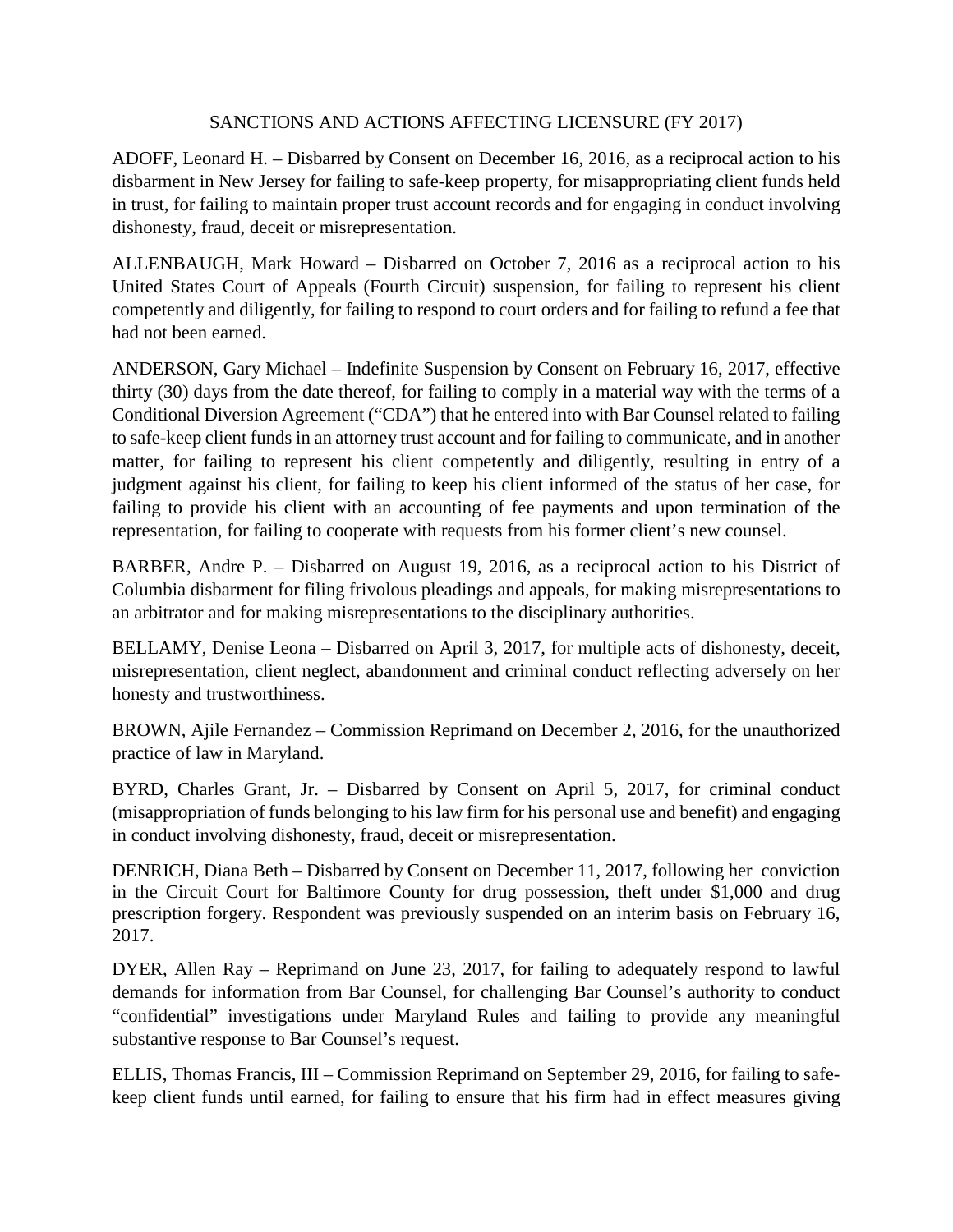reasonable assurance that his non-attorney's conduct was compatible with his professional obligations, for failing to supervise his non-attorney assistant who was assigned to deposit and transfer funds from the attorney trust account and for failing to ensure that records were maintained for the attorney trust account.

EMORY, Dylan Richard – Disbarred by Consent on May 1, 2017, for his criminal conviction related to possession of child pornography.

EZEALA, Jude Chukwuma – Indefinite Suspension by Consent on March 21, 2017, for failing to represent a client competently and diligently, failing to abide by the client's decisions concerning the objectives of the representation, failing to keep the client informed of the status of her case, charging an unreasonable fee, failing to deposit the client's fees, paid in advance, into his attorney trust account without obtaining the client's informed written consent not to do so, failing to take steps to the extent reasonably practicable to protect the client's interests upon termination of the representation, failing to refund the client's advance payment of fee or expense that had not been earned or incurred, failing to ensure that his firm had in effect measures giving reasonable assurance that a non-attorney assistant's conduct was compatible with his professional obligations, failing to supervise his non-attorney assistant and assisting or allowing the non-attorney to engage in acts constituting the unauthorized practice of law.

FICKER, Robin Keith Annesley – Reprimand by Consent on June 30, 2017, for failing to arrive punctually for a court hearing, thereby disrupting the court's docket and requiring his client to address the court without representation and for failing to comply with the notice of employment and associated provisions relating to his employment of a disbarred attorney.

FRAMM, Rhonda I. – Disbarred on August 24, 2016, for failing to represent her client competently, diligently and honestly, for failing to adequately communicate with her client and for making misrepresentations to a court.

FRIEDLANDER, Jonathan Kenneth – Disbarred by Consent on January 12, 2017, for failing to appropriately review and oversee his attorney trust account, for failing to maintain accurate and complete financial records of the attorney trust account, for commingling funds and for engaging in improper use of the attorney trust account.

FRIEDMAN, Laura – Commission Reprimand by Consent on January 12, 2017, for engaging in the unauthorized practice of law by signing form complaints pro forma on behalf of plaintiffs and defendants related to judgments by confession when she should have known that her license to practice law was on inactive status.

GALLAGHER, Sean Patrick – Commission Reprimand on September 12, 2016, for failing, upon termination of the representation, to respond to his client's numerous requests for a copy of the discovery from the client's file, for returning only a portion of the discovery, for failing to return the remainder of the client's file for six (6) months and for failing to timely respond to lawful demands for information from Bar Counsel.

GRANT, Fred Kelly – Indefinite Suspension by Consent by Order filed April 21, 2017 (suspension effective July 3, 2017), for failing to represent a client with reasonable diligence and promptness,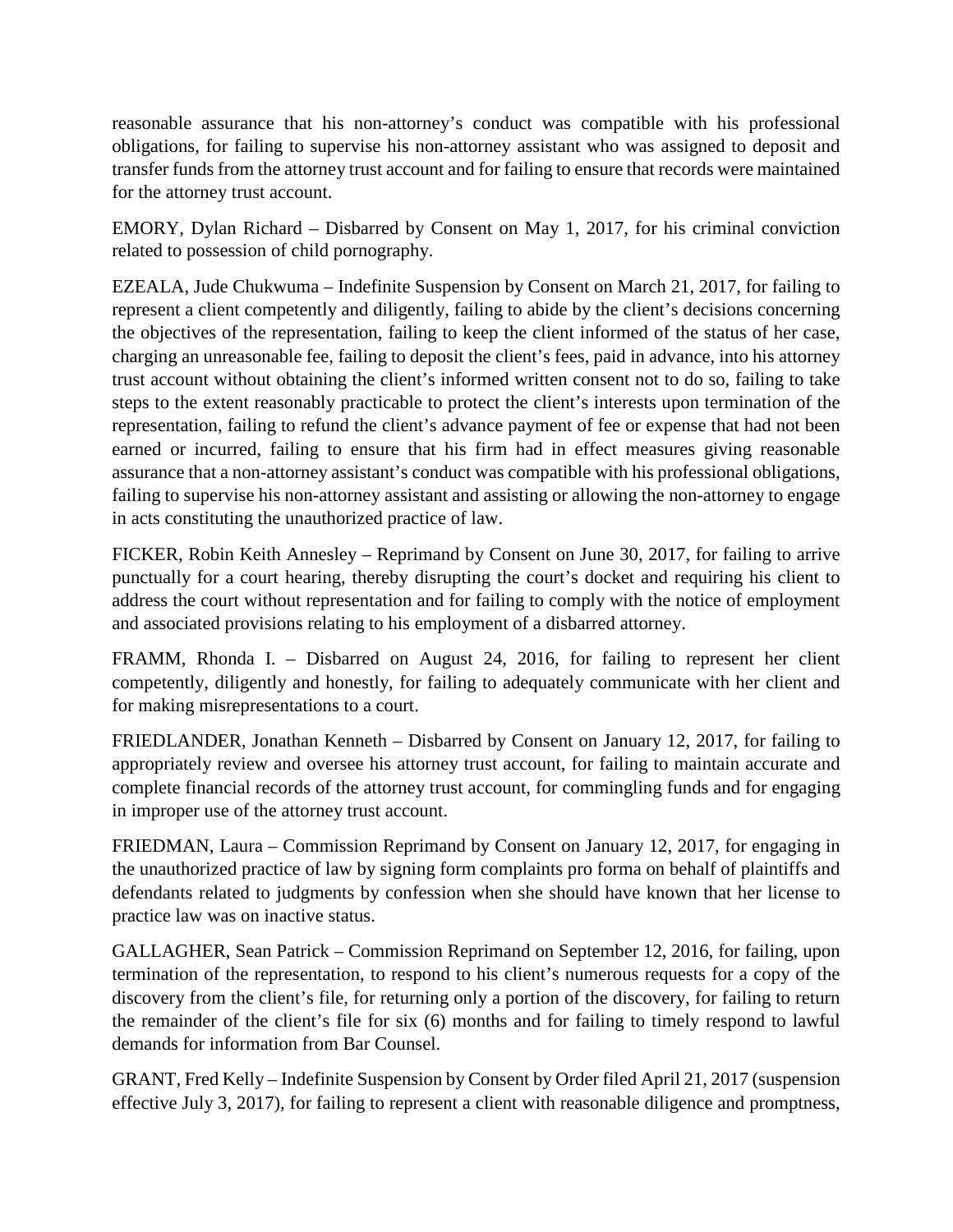failing to keep the client informed of the status of the case and failing to respond promptly to the client's reasonable requests for information, failing to explain a matter to the extent reasonably necessary to permit the client to make informed decisions regarding the representation, charging an unreasonable fee, failing to communicate the scope of the representation and basis or rate of the fee within a reasonable time after commencing the representation, failing to safe-keep the client's funds in a trust account, failing to deliver promptly to the client funds or other property that the client is entitled to receive, failing to take reasonable steps to protect his client's interests upon termination of the representation, including failing to refund an advance payment of fee or expense that had not been earned or incurred, and failing to respond to lawful demands for information from a disciplinary authority.

HARPER, George A. – Commission Reprimand on July 20, 2016, for failing to deposit his client's fees, paid in advance, into his attorney trust account without obtaining his client's informed written consent.

HARRIS, Roger Lee, Jr. – Disbarred by Consent on May 25, 2017, for willfully forging client signatures on settlement checks, failing to disburse funds to his clients and a third-party medical provider, misappropriating client funds to his own use and benefit, failing to represent these clients with competence and reasonable diligence and failing to keep his clients reasonably informed about the status of their cases.

HECHT, Spencer Michael - Commission Reprimand on May 26, 2017, for failing to explain a matter to the extent reasonably necessary to permit the client to make informed decisions regarding the course of the representation and entering into a business transaction with a client without advising the client in writing of the desirability of seeking legal advice.

HENDERSON, Reid Donalan – Disbarred by Consent on September 16, 2016, as a reciprocal action to his disbarment in the District of Columbia, for failing to represent his clients with competence and reasonable diligence, for representing his clients when his physical or mental condition materially impaired his ability and upon termination of the representation, for failing to take reasonable steps to protect his clients' interests and for failing to surrender papers and property to which his clients were entitled and refunding any advance payment of fee or expense that had not been earned or incurred.

JAFFE, Sandford Bruce – Indefinite Suspension by Consent on September 27, 2016, in connection with his operation of a commercial property leasing company, for permitting his employee to submit documents containing false or misleading information to a bank relating to a loan, for making inaccurate statements to a bank representative and for failing to correct false information that was previously provided. Respondent met with the bank's officers, apologized for the problems created by his employee, provided an explanation letter for the loan file promising to rectify the problem and shortly thereafter repaid the loan prior to the termination date.

JOHNSON, Jerome P – One (1) –year Suspension on December 14, 2016, effective January 13, 2017, for failing to represent a client with reasonable diligence, for failing to adequately communicate with his client, upon termination of the representation, for failing to take steps to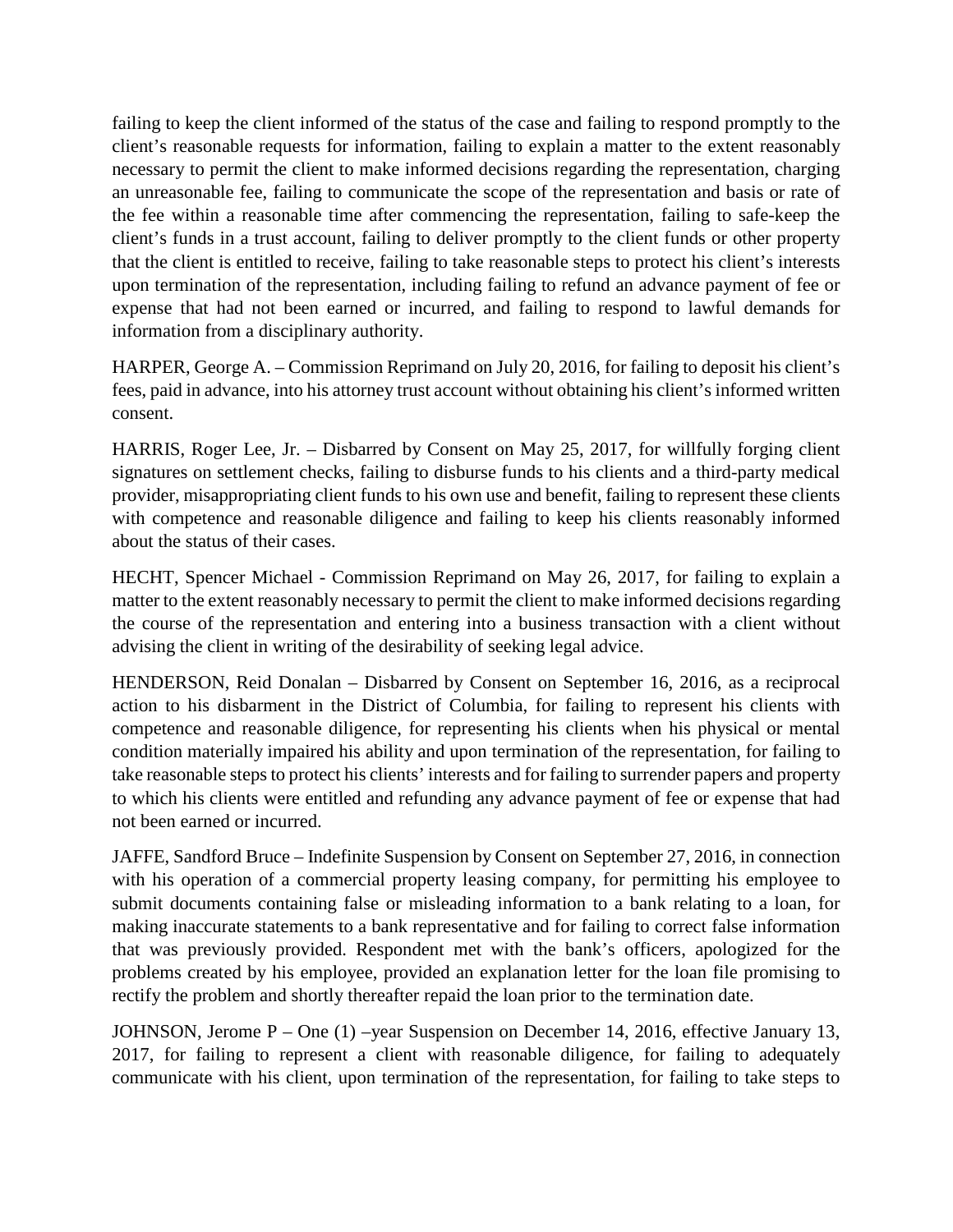protect the client's interest and for failing to respond to lawful demands for information from the office of Bar Counsel.

JONES, Robert Valliant – Commission Reprimand on May 30, 2017, for engaging in conduct prejudicial to the administration of justice while appointed as Trust Clerk and Court Auditor for the Circuit Court for Cecil County, by charging higher fees than the rate of compensation set in the Administrative Order and billing parties for scheduling and court appearance fees for additional time required to complete the audit process. Although it was not his intention to act in a deceptive or fraudulent manner, he failed to request specific approval for additional compensation and regularly billed for and accepted payments of amounts that exceeded the court-authorized auditor's fee.

JONES, Rodney Michael – Disbarred by Consent on June 5, 2017, for failing to represent his clients with competence and reasonable diligence, failing to communicate, charging an unreasonable fee, engaging in conduct creating a conflict of interest, failing to safe-keep property, failing to return an unearned fee and upon termination of the representation failing to surrender papers and property to which his clients were entitled, failing to refund any advance payment of fees or expenses that had not been earned or incurred and engaging in conduct that is prejudicial to the administration of justice.

JONES, Stephen Rowe – Indefinite Suspension by Consent on May 3, 2017, for his criminal conviction related to one count of sex offense in the fourth degree and one count of assault in the second degree.

KANE, Eugene I., Jr. – Commission Reprimand on January 27, 2017, for failing to represent his client competently and diligently, for failing to adequately communicate with his client, upon termination of the representation, for failing to take steps to the extent reasonably practicable to protect the client's interest and for failing to make a reasonably diligent effort to comply with a legally proper discovery request by an opposing party.

KATZ, Cynthia Groomes – Reprimand by Consent on July 28, 2016, for failing to explain a matter to the extent reasonably necessary to permit her client to make informed decisions regarding the representation.

KILROY, Kelly Garner – Disbarred by Consent on May 18, 2017, for failing to maintain unearned client funds in trust and misappropriating client funds.

KIM, Woo-Jin – Disbarred by Consent on September 16, 2016, for misappropriating client funds and for engaging in conduct involving dishonesty, fraud, deceit or misrepresentation.

KIRWAN, Susan Myra Geller – Indefinite Suspension on November 21, 2016, for failing to represent a client with competence and reasonable diligence, for failing to communicate with the client over a ten (10) –month period, for failing to respond to requests for information by the former client's new attorney and for failing to respond to repeated requests for information from the Office of Bar Counsel.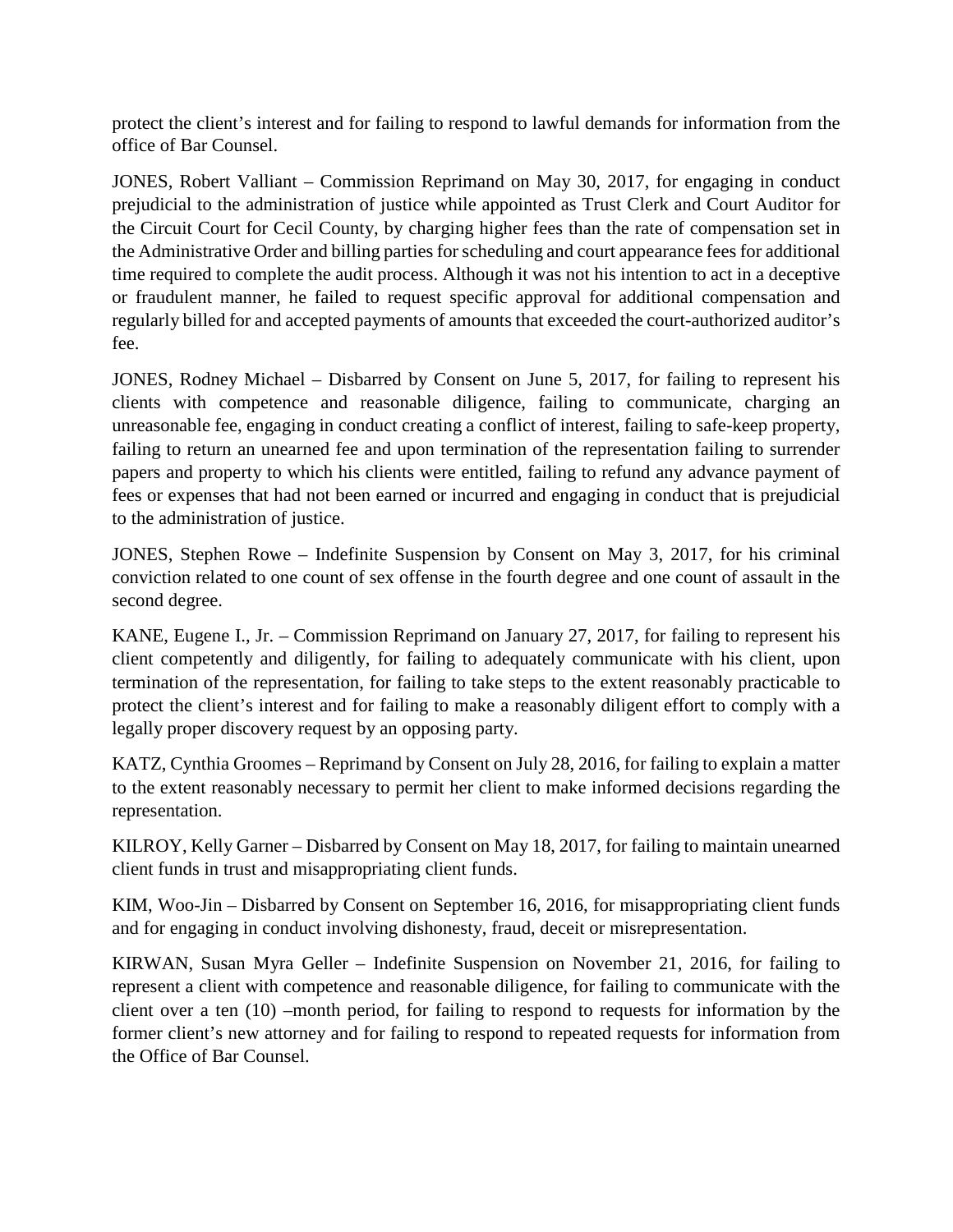KIRWAN, Susan Myra Geller – Indefinite Suspension by Consent on May 30, 2017, to continue in effect, Respondent's Indefinite Suspension on November 21, 2016, for failing to represent her clients with competence and reasonable diligence, failing to keep her clients reasonably informed about the status of their legal matters and failing to respond to Bar Counsel's lawful demand for information.

KOTLARSKY, Mark – Disbarred on April 4, 2017 for intentionally failing to disclose assets of his law firm's pension plan in his bankruptcy petition and failing to respond to Bar Counsel's repeated lawful demands for information.

LARSON, Karl L. – Commission Reprimand on June 27, 2017, in a reciprocal action from the United States Patent and Trademark Office, for failing to safe-keep client funds in an attorney trust account and failing to maintain required financial records of the attorney trust account.

LEE, Jun Young – (200 Saint Paul Place, Baltimore MD 21202 – Admitted 12/13/2006) – Commission Reprimand on September 30, 2016, for engaging in the unauthorized practice of law while he was decertified for non-payment of Client Protection Fund assessments.

LEE, Rolando Vicente (aka Lee, Roland) – 120-day Suspension by Consent on January 30, 2017, effective March 1, 2017, for failing to adequately communicate with his clients, for charging an unreasonable fee, for failing to make reasonable efforts to ensure that the firm had in effect measures giving reasonable assurance that his non-attorney employees conduct was compatible with his professional obligations as an attorney and for assisting and/or allowing the non-attorney employees to engage in acts constituting the unauthorized practice of law.

LEVITSKY, Jarrett L. – Indefinite Suspension by Consent on May 15, 2017, for maintaining his attorney trust account solely for the purpose of managing his personal funds after he ceased practicing law.

LITCHFIELD, Amber Kaye – Disbarred by Consent on October 7, 2016, for failing to provide reasonably diligent and prompt representation to a client relating to a ground rent redemption, for failing to communicate with her client, for failing to safe-keep property in an attorney trust account and for failing to account for funds disbursed to her. In another matter she misrepresented information to an attorney about the status of real property owned by her client and knowingly participated in the fraudulent submission of forged lien release letters to facilitate a short sale of the property.

LOGGIA, Elizabeth Glass – Commission Reprimand on August 29, 2016, for failing to petition the Orphans' Court prior to making payments from an estate to herself as Personal Representative and upon termination of the representation by the client, for failing to timely refund an advance payment of fees or expense that had not been earned or incurred.

McMULLEN, Sean Patrick – Disbarred on April 20, 2017, as reciprocal discipline to his December 8, 2016 disbarment in the District of Columbia and his July 31, 2015 revocation of license in Virginia, based upon failing to file responsive pleadings to discovery, failing to notify clients of court actions, taking action without client approval, misrepresenting the status of his clients' matters and fabricating documents to support false statements to his clients. Respondent previously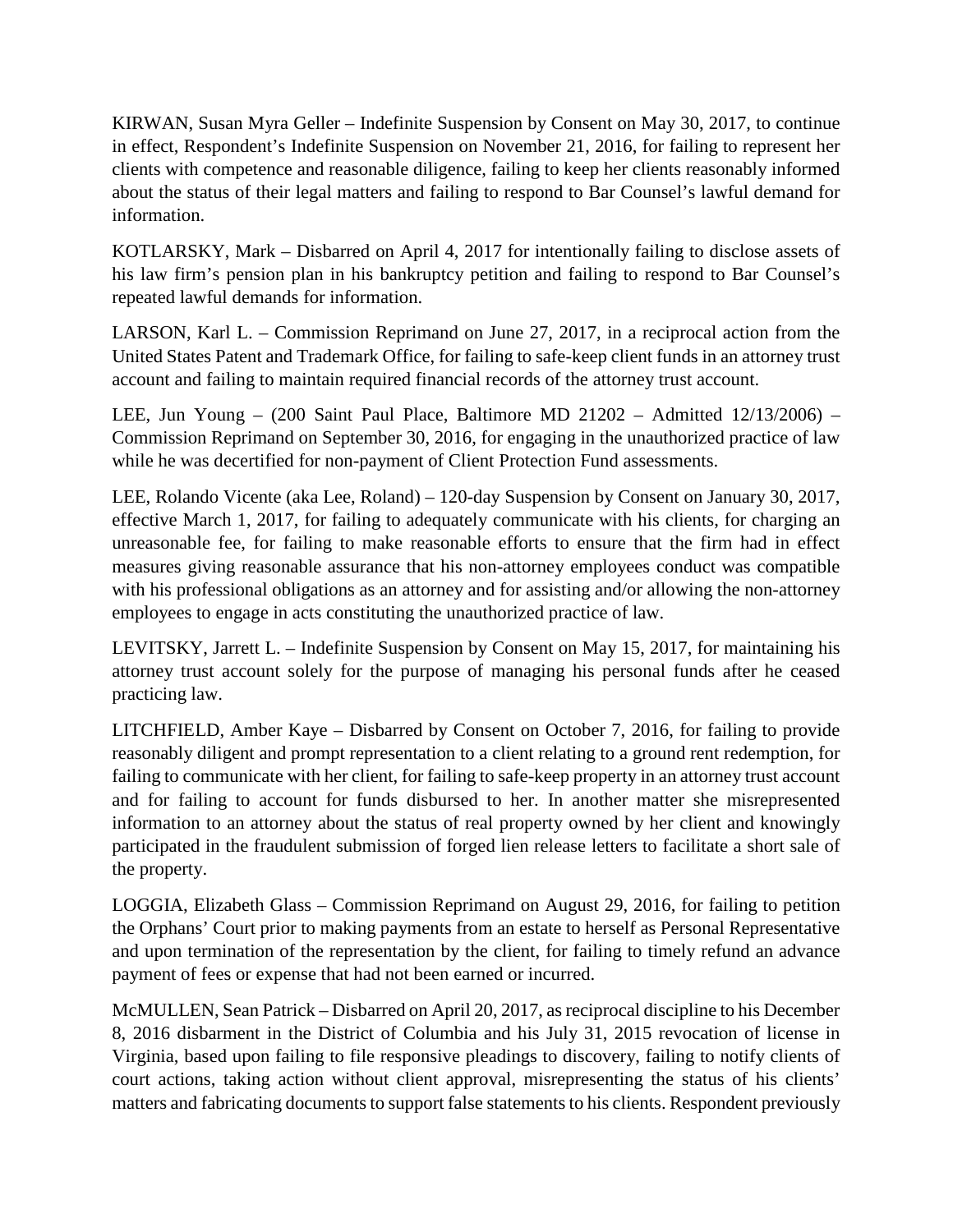was suspended on an interim basis on March 2, 2017 pending further Order of the Court of Appeals.

MAHONE, Daniel Quinn – Commission Reprimand on February 27, 2017, for failing to obtain his client's informed consent, confirmed in writing, to deposit an unearned fee paid in advance into an account that was not a client trust account.

MAHONE, Willie James – Indefinite Suspension on December 19, 2016, for failing to maintain records that accurately reflect the status of his attorney trust account, for commingling funds and for withdrawing cash from his trust account that created negative balances in multiple clients' accounts.

MAHONE, Willie James - Indefinite Suspension by Consent on February 22, 2017, for failing to safe-keep property, for failing to create and maintain financial records of the attorney trust account related to client funds and for failing to respond to lawful demands for information from Bar Counsel.

MEAD, Sterling Garrett - One (1) year Suspension by Consent effective July 3, 2017, for engaging in the unauthorized practice of law while he was administratively suspended for failure to pay his 2014-2015 fiscal year assessment to the Client Protection Fund of the Bar of Maryland and knowingly failing to respond to lawful demands for information from Bar Counsel.

MIRSKY, Steven Edward – Indefinite Suspension by Consent on February 22, 2017, effective March 24, 2017, (with the right to apply for reinstatement ninety (90) days after the effective date), for failing to safe-keep client funds in trust, for failing to maintain accurate and complete financial records of the attorney trust account, for commingling funds, for unintentionally misappropriating client funds and for engaging in improper use of the attorney trust account.

MOLLOCK, Shakaira Simone – Disbarred on September 9, 2016, for failing to represent two (2) separate clients with competence and reasonable diligence, for making misrepresentations to her clients about the status of their cases, for failing to return unearned fees and for falsifying evidence she provided to Bar Counsel.

MOORE, Richard Allen, II – Indefinite Suspension on January 20, 2017, effective February 21, 2017, (with the right to apply for reinstatement ninety (90) days after the date thereof), for failing to represent his client competently and diligently, for failing to communicate with his client, for negligently representing the facts and for improperly terminating the attorney-client relationship.

MOORE, Richard Wells, Jr. – Disbarred by Consent on December 6, 2016, for failing to represent his client with competence and reasonable diligence, for failing to communicate, for failing to safekeep unearned prepaid fees in trust and upon termination of the representation, for failing to promptly return unearned fees.

MORAN, Patrick M. – Disbarred by Consent on June 16, 2017, for engaging in criminal conduct that adversely reflected on his honesty, trustworthiness and/or fitness as an attorney in other respects and conduct prejudicial to the administration of justice when he possessed child pornography with the intent to distribute same.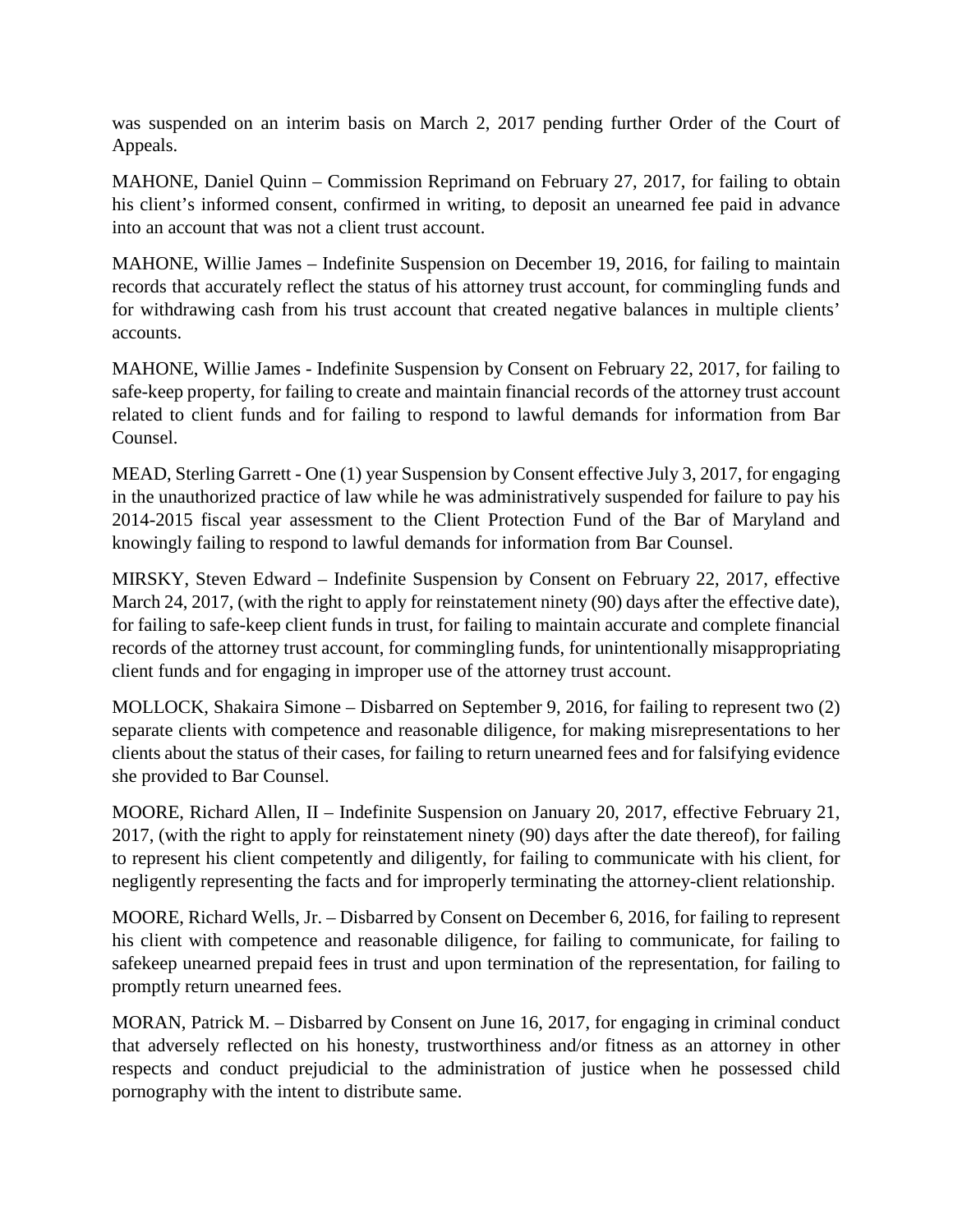NACE, Eleanor – Disbarred on February 16, 2017, as a reciprocal action from her District of Columbia disbarment on June 16, 2016, for failing to represent her client with competence and reasonable diligence, failing to safekeep unearned fees held in trust, misappropriating funds for her personal use and upon termination of the representation failing to surrender papers and property to which her client was entitled.

NALLEY, Robert C. – Commission Reprimand on September 29, 2016, for his criminal conduct while presiding as a Maryland Circuit Court judge by directing the deputy sheriff to activate the stun-cuff the pro se defendant was wearing because he failed to comply with the Respondent's request to stop speaking.

NELSON, Juaria Lenette – Commission Reprimand on May 26, 2017, for failing to provide a prompt accounting of a client's funds upon the client's request and failing to provide a prompt refund of funds to which the client was entitled.

NEMPHOS, George Johnathan – Commission Reprimand on September 30, 2016, for his conduct involving the appearance of a conflict of interest.

NEVERDON, Russell A, Sr. – Commission Reprimand on October 3, 2016, for failing to represent a client with reasonable diligence, for failing to maintain unearned fees in trust on three (3) separate occasions, for failing to comply with a client's instructions, for improper termination of the attorney-client relationship and for failing to communicate to his client the necessity of a transcript of trial proceedings in order to proceed with an appeal.

NIELSEN, Kenneth Edward, Jr. – Commission Reprimand on November 30, 2016, for failing to competently represent his client, as the sponsoring employer in an immigration matter, for failing to adequately communicate with his client about a Request for Evidence from USCIS, for failing to explain a matter to the extent reasonably necessary to permit the client to make informed decisions regarding the representation and for failing to explain a potential conflict of interest in the representation.

PARHAM, Eric John – Disbarred on December 14, 2016, as a reciprocal action from his North Carolina disbarment on October 18, 2005, for failing to report his disbarment to the Maryland Bar Counsel and Client Protection Fund of the Bar of Maryland, engaging in the unauthorized practice of law, failing to safekeep property, his conflict of interest, failing to communicate, failing to pay his North Carolina mandatory membership dues, failing to complete the minimum mandatory continuing legal education requirements and failing to participate in a State Bar Fee Dispute Program.

PETROS, George Zacharias – Indefinite Suspension by Consent on January 20, 2017, effective February 21, 2017, (with the right to apply for reinstatement six  $(6)$  months after the date thereof and conditioned upon demonstrating proper maintenance of his attorney trust account to Bar Counsel), while acting as administrator of his client's bankruptcy action, for failing to represent his client competently and diligently, for failing to communicate, for charging an unreasonable fee, for failing to safe-keep property of clients or third persons, for failing to obtain the client's informed consent, confirmed in writing, to deposit an unearned fee paid in advance into an account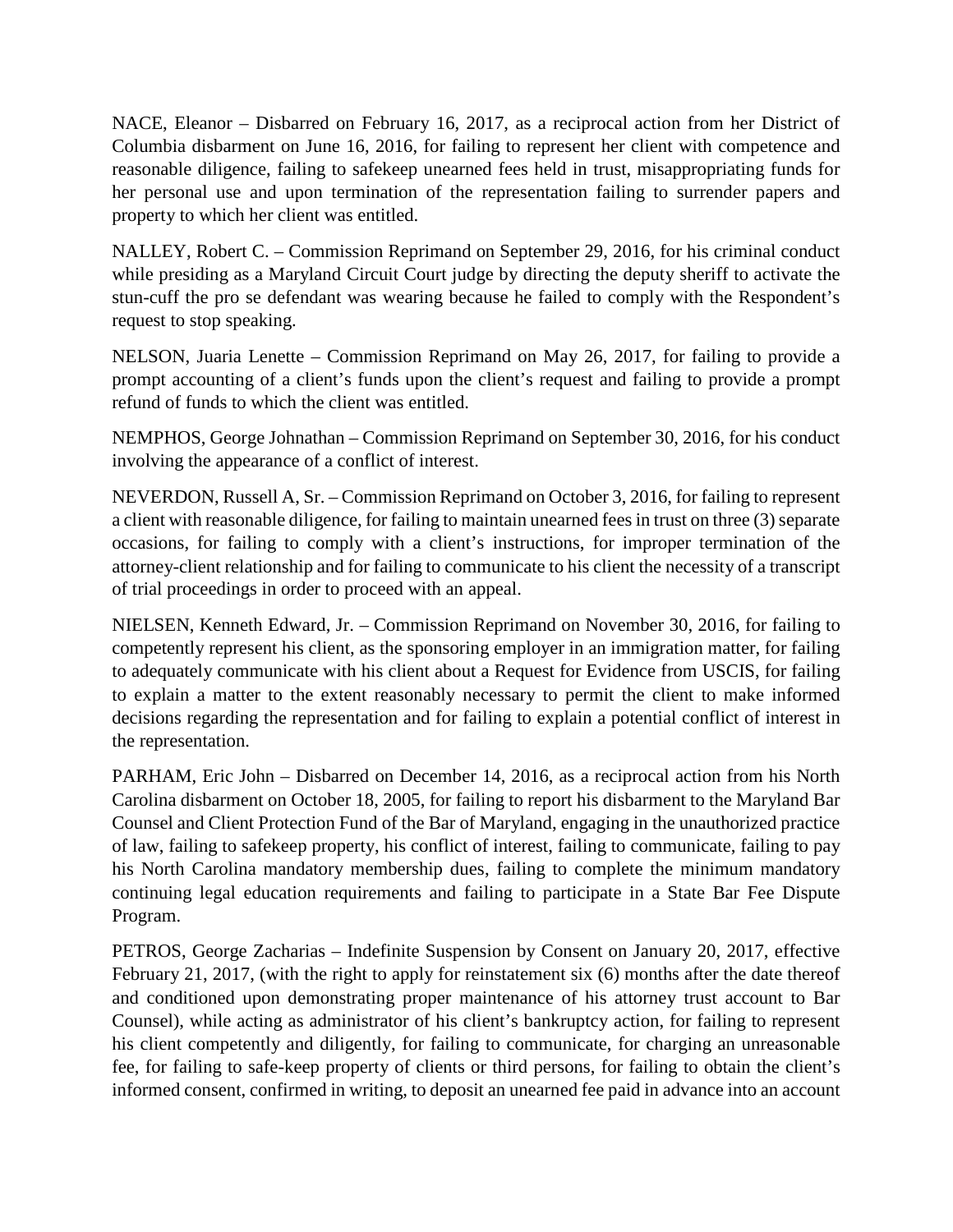that was not a client trust account and for failing to maintain accurate and complete financial records of his attorney trust account.

PHILLIPS, Dalton Francis – Disbarred on October 14, 2016, for ratifying the unauthorized practice of law by a non-attorney, for making a series of material falsehoods to Bar Counsel, for his refusal to provide information requested by Bar Counsel and for filing a frivolous motion to quash Bar Counsel's subpoena.

PLANK, Bonnie Elizabeth – Disbarred on April 4, 2017, for her misconduct involving dishonesty, misrepresentations to the courts, criminal convictions, the unauthorized practice of law and an obstruction of Bar Counsel's investigation.

POUPKO, Avrohom Reuven – Disbarred by Consent on August 16, 2016, in his capacity as administrator of his client's bankruptcy action, to represent his clients with reasonable diligence, for failing to communicate with his clients, for failing to safe-keep client funds in an attorney trust account and for misusing client funds.

PRATZ, Robert Paul – Indefinite Suspension by Consent on September 22, 2016, (with the right to apply for reinstatement one (1) year after the date thereof and conditioned upon making full restitution) for failing to represent his clients with competence and reasonable diligence, for failing to safe-keep client funds in an attorney trust account, for charging an unreasonable fee, for failing to appear at a court-ordered hearing, for failing to keep his clients informed about the status of their cases, for failing to explain matters to the extent reasonably necessary to permit the clients to make informed decisions regarding the representations and for failing to return unearned fees without having the clients first enter into an agreement releasing him of any liability.

PRITZKER, Jeffrey N. – Commission Reprimand by Consent on April 11, 2017, for failing to keep his client reasonably informed about the status of her matter, failing to promptly comply with the client's reasonable requests for information and failing to act with reasonable diligence and promptness to prepare the appropriate Eligible Domestic Relations Order subsequent to the client's judgment of divorce.

QUARTEY, Edwin Atteh - Six (6) –month Suspension by Consent on December 15, 2016, for failing to represent his client with competence and reasonable diligence, for failing to expedite litigation consistent with the interest of the client and for engaging in conduct involving dishonesty, fraud, deceit or misrepresentation.

RAMBERG, Jeffrey R. – Commission Reprimand on May 26, 2017, in a reciprocal action from the United State Patent and Trademark Office, for failing to explain a potential conflict of interest related to a joint representation and, when the conflict became apparent, failing to obtain the clients' informed consent confirmed in writing to continue the representation.

RIVERA, Artemio – Interim Suspension on May 18, 2017, for his indictment related to an alleged fraudulent business scheme in the State of Illinois.

ROGERS, William Norman – 90-day Suspension by Consent on April 7, 2017, as reciprocal discipline to his District of Columbia suspension, based upon communicating about the subject of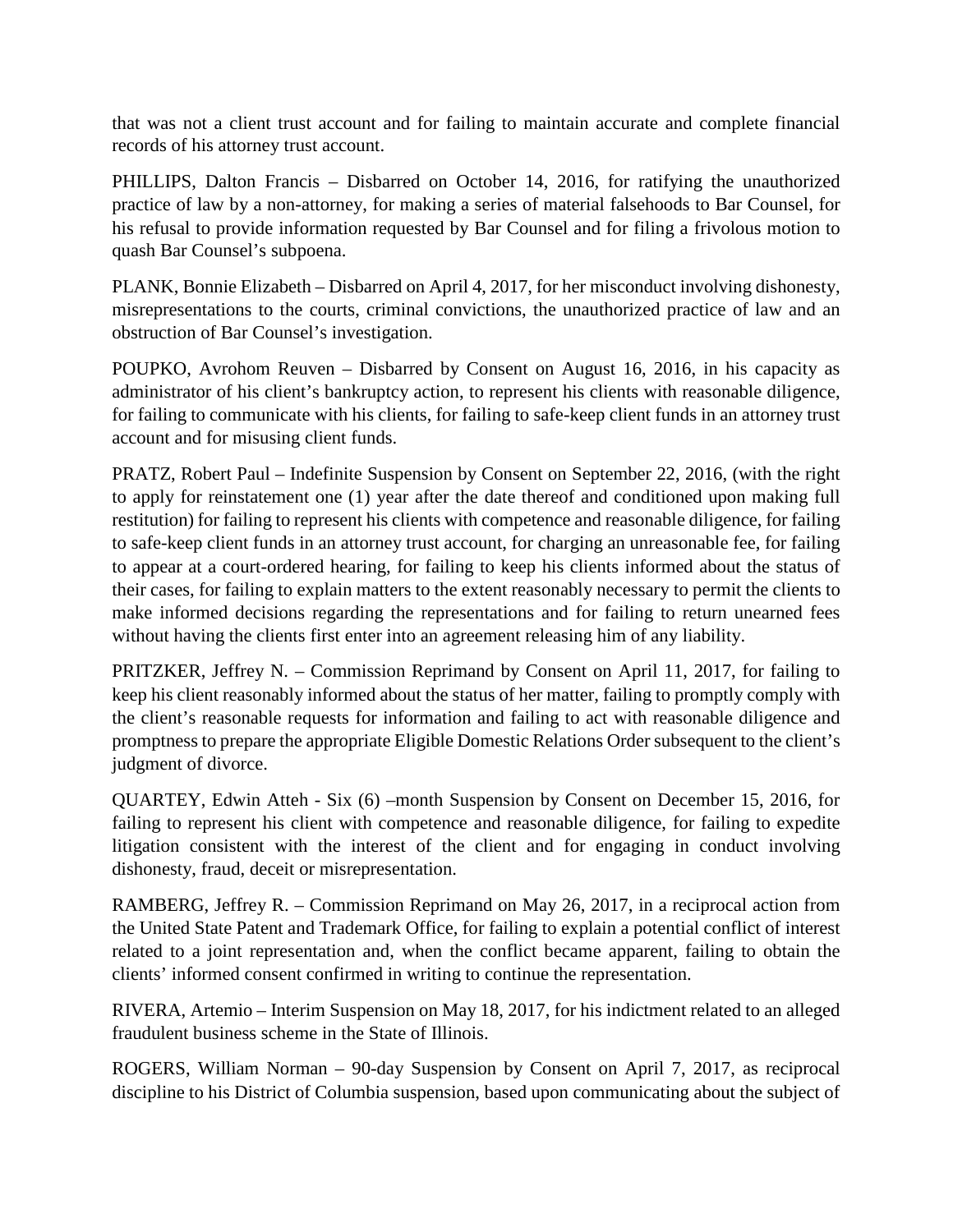the representation with a person known to be represented by another attorney and engaging in conduct prejudicial to the administration of justice.

ROSENAU, Kenneth H. – 30–day Suspension by Consent on July 19, 2016, as a reciprocal action to his District of Columbia suspension for failing to promptly disclose the death of his client at a mediation related to a tort case in the District of Columbia.

ROSS, Brandon David – Disbarred by Consent on February 28, 2017, as a reciprocal action to his New Hampshire disbarment for misappropriating funds from a special needs trust of which he was the trustee, for failing to account for client funds in his possession, for knowingly filing false trust account certificates and for failing to respond to lawful demands for information from a disciplinary authority. Respondent was indefinitely suspended on January 13, 2017.

ROY, Kevin Michael – Indefinite Suspension by Consent on October 5, 2016, for failing to provide competent, reasonably diligent and prompt representation to his clients, for failing to communicate, for failing to safe-keep property in an attorney trust account, for improper termination of the attorney-client relationships and for failing to disclose a fact necessary to correct a misapprehension.

RUHL, Jesse Raymond – Indefinite Suspension by Consent on June 19, 2017, as a reciprocal action to his one (1) year suspension in the Commonwealth of Pennsylvania for engaging in the unauthorized practice of law, conduct involving dishonesty, fraud, deceit or misrepresentation and conduct prejudicial to the administration of justice.

SAUNDERS, Stephen John – Disbarred by Consent on September 8, 2016, in connection with his representation of two (2) clients in personal injury cases, for failing to deposit settlement funds into a trust account, for failing to preserve funds in trust due to a third party medical provider and for failing to pay funds due to the third party medical provider for almost one (1) year.

SCHAECH, Louis Michael (aka Schaech, L. Michael) – Indefinite Suspension by Consent on April 10, 2017 (suspension effective June 1, 2017, with the right to apply for reinstatement one hundred twenty (120) days after the effective date), for making false representations in a letter to his client's monitor about the client's whereabouts on specific dates while the client was being held without bond on home detention and for engaging in conduct involving dishonesty, fraud, deceit or misrepresentation.

SHOCKETT, Steven Lee – Disbarred on September 6, 2016, for failing to communicate with three (3) separate clients about the status of their matters, for failing to perform the legal services promised, for misappropriating client funds, for his criminal conduct and for engaging in conduct involving dishonesty, fraud, deceit or misrepresentation.

SHOEMAKER, Jason Wayne – Commission Reprimand by Consent on July 21, 2016, for his responses to a Motion that were not forthcoming, for making representations to the court that were not candid, for withdrawing his appearance at a hearing that left his client without counsel while a Motion was pending and for involving his client in an exchange of prescription medication with the client that reflected adversely on his character.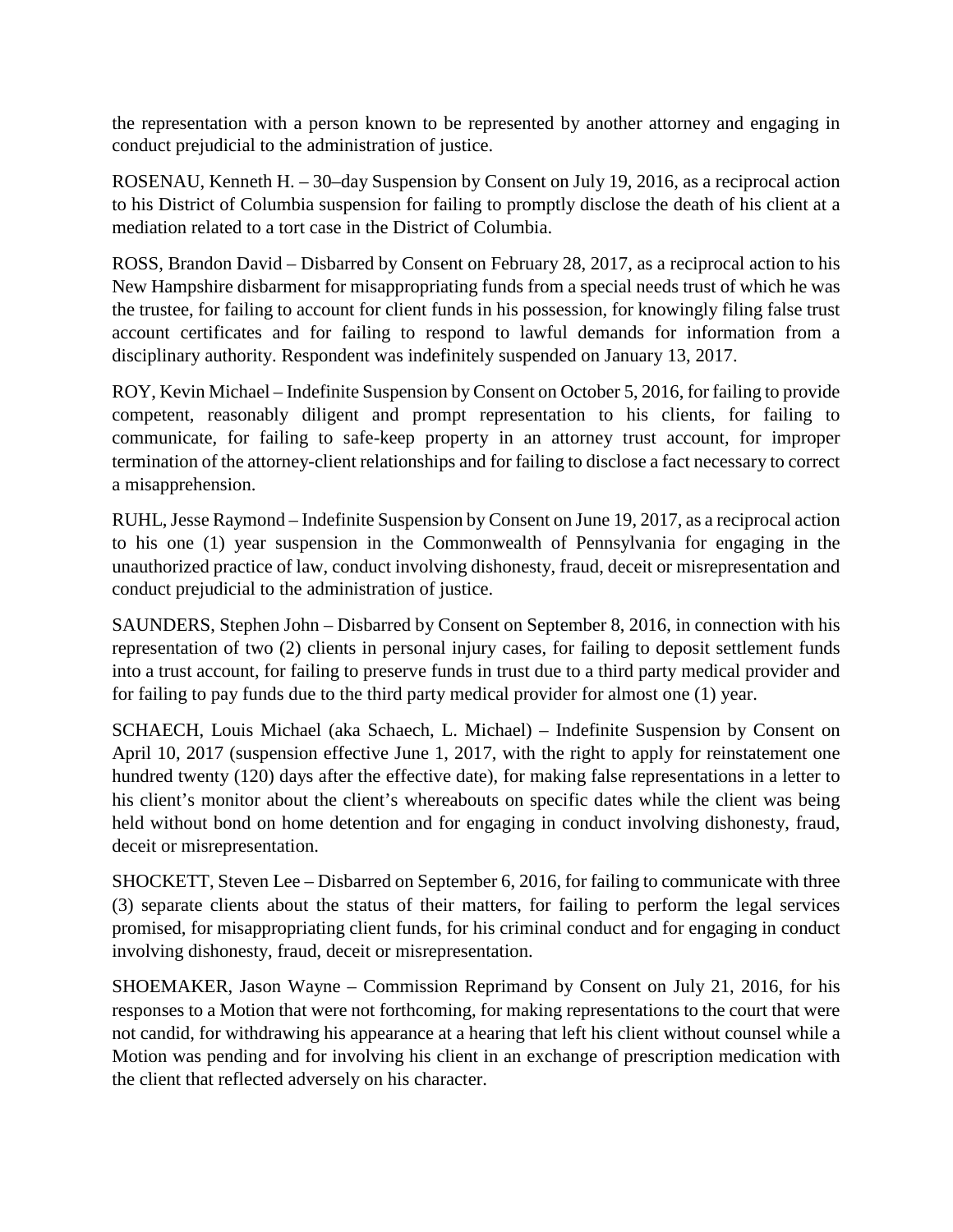SHULER, Melodie Venee – Disbarred on April 3, 2017, for repeated failures to file motions on behalf of her client in the client's criminal case after promising to do so, for repeated failures to visit with her client in jail to discuss his case after promising to do so, failure to act timely on behalf of her client, misrepresenting legal information to her client relevant to the case, failure to investigate thoroughly her client's case and refusal to cooperate with lawful demands for information from Bar Counsel.

SMITH, Bruce Michael – Disbarred by Consent on November 1, 2016, for failing to represent his client with competence and reasonable diligence relating to an appeal proceeding, for failing to communicate, for charging an unreasonable or unearned fee and for engaging in conduct involving dishonesty, fraud, deceit or misrepresentation.

SNYDER, Marc Gregory – Indefinite Suspension by Consent on February 3, 2017, effective thirty (30) days from the date thereof, for failing to represent his client competently and diligently, for failing to communicate, for charging an unreasonable fee, for failing to safe-keep property of clients or third persons in an attorney trust account, for failing to notify and deliver promptly to his client or third person any funds or property to which they are entitled, for failing to properly terminate the representation, for failing to maintain accurate and complete financial records of the attorney trust account, for commingling funds and for engaging in improper use of the attorney trust account.

STUART, Pamela Bruce – Interim Suspension on June 30, 2017, pending further order of the Court of Appeals.

SWEITZER, Philip James – Disbarred on November 4, 2016, for committing a criminal act that that reflects adversely on the attorney's honesty, trustworthiness or fitness as an attorney in other respects and engaging in conduct involving dishonesty, fraud, deceit or misrepresentation related to his felony theft conviction.

TAN, Jing – 60-day Suspension by Consent on September 22, 2016, for failing to competently represent he client in an immigration matter, for failing to adequately communicate with her client, for failing to properly safe-keep unearned fees in trust, for revealing confidential information about another client's immigration case and for falsely claiming that she was "board certified" on her website.

THOMAS-BELLAMY, Sandy F. – Indefinite Suspension on November 22, 2016, (with the right to apply for reinstatement after one (1) year from the date thereof) as a reciprocal action to her District of Columbia suspension for making false statements in connection with her application for admission to the District of Columbia Bar. Respondent's Indefinite Suspension continues from a previous Indefinite Suspension by Consent on March 28, 2014.

TILLY, Elena – Indefinite Suspension by Consent on March 16, 2017, for engaging in the unauthorized practice of law and assisting another in doing so, failing to make reasonable efforts to ensure that her firm had in effect measures giving reasonable assurance that a non-attorney assistant's conduct was compatible with her professional obligations, failing to supervise her nonattorney assistant and ratifying the non-attorney's conduct that did not comply with the Rules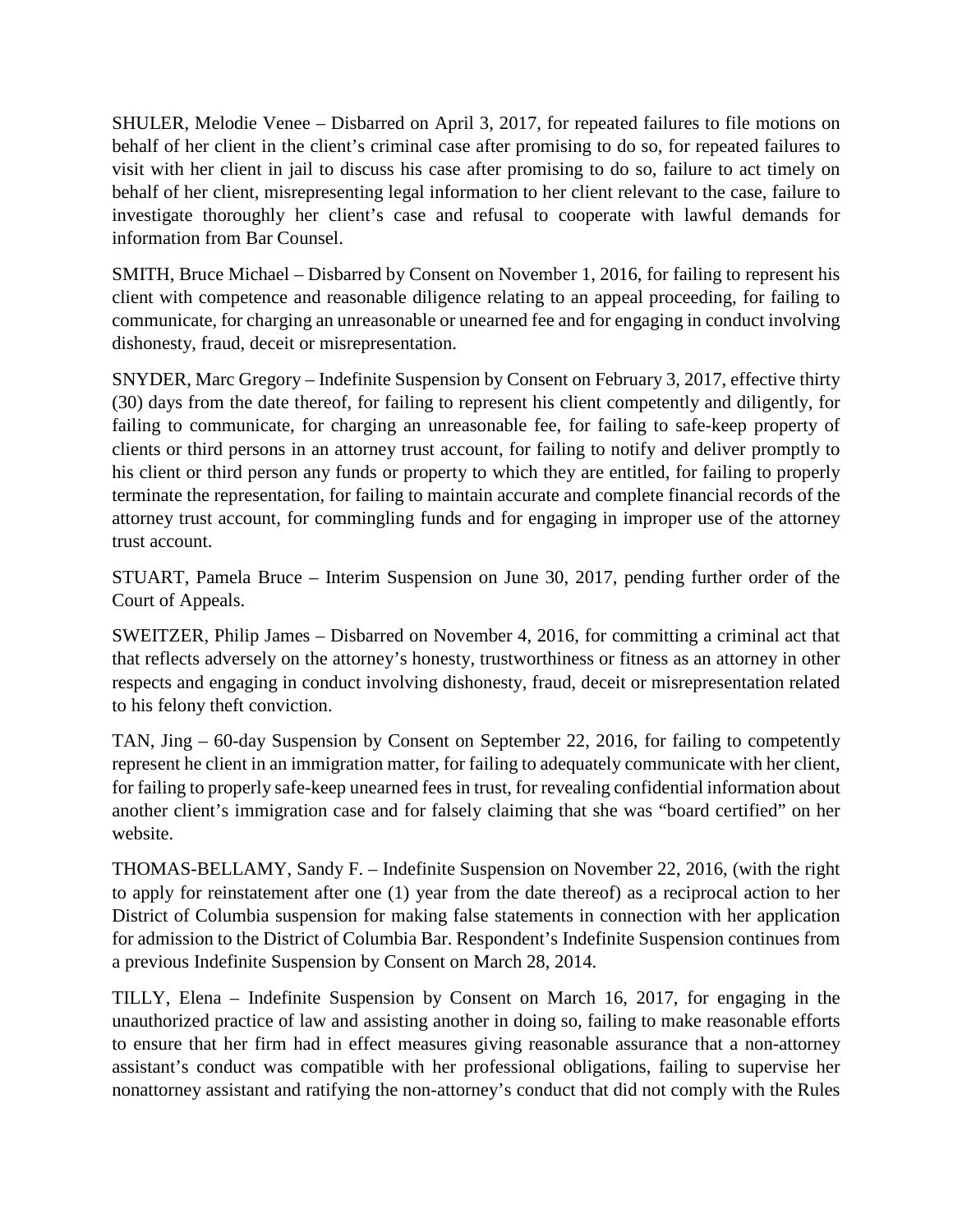of Professional Conduct, making a false or misleading communication about her services, failing to indicate jurisdictional limitations on her letterhead, failing to represent a client competently and diligently, failing to provide prompt notification and delivery of funds or property to which a client or third person was entitled, failing to keep disputed property separate until the dispute is resolved, and engaging in conduct involving dishonesty, fraud, deceit or misrepresentation.

TIMMONS, Keith Eric – 30-day Suspension by Consent on September 1, 2016, effective October 3, 2016, for failing to represent three (3) clients with competence and reasonable diligence, for failing to keep his clients informed about the status of their cases, for failing to explain matters to the extent reasonably necessary to permit the clients to make informed decisions regarding the representation, for collecting an unreasonable fee, for failing to make reasonable efforts to ensure that his firm had in effect measures giving reasonable assurance that his non-attorney assistant's conduct was compatible with his professional obligations and in one case, upon termination of the representation, for failing to refund a fee that had not been earned.

TIVVIS, Joseph Ignatius, Jr. – Disbarred by Consent on April 20, 2017, for failing to keep his clients adequately informed about the status of the representations, failing to notify clients that he was terminating the representations, failing to promptly refund unearned fees, misappropriating trust funds and failing to hold trust funds in trust.

TORRES, Eduardo Gonzalez Y. – Commission Reprimand on September 26, 2016, for failing to represent his client with reasonable diligence, for failing to communicate with his client prior to a plea offer deadline and for failing to deliver a suit to his client to be worn at trial that was provided by the client's mother.

UCHEOMUMU, Andrew Ndubisi – Indefinite Suspension on December 15, 2016, for failing to represent his client with competence, for charging an unreasonable fee, for failing to maintain an attorney trust account, for failing to safe-keep third-party funds in trust and for making frivolous arguments in a lawsuit.

VANZEGO, Raymond Jerome, Jr. – Indefinite Suspension by Consent effective on June 28, 2017 with a right to apply for reinstatement no sooner than ninety (90) days from the effective date, for failing to adequately communicate with his client, failing to create and maintain an attorney trust account, failing to safe-keep funds in trust, failing to maintain accurate and complete financial records of his trust account, commingling funds and using the trust funds for unauthorized purposes.

WEMPLE, Mark David – Reprimand by Consent by Order dated June 13, 2017, for failing to adequately communicate with his client, failing to safe-keep property of clients or third persons in an attorney trust account, failing to obtain the client's informed consent confirmed in writing to deposit an unearned fee paid in advance into an account that was not an attorney trust account and failing to maintain accurate and complete financial records of his attorney trust account.

WHITE, Erica S. – Indefinite Suspension by Consent on July 18, 2016, for failing to safe-keep property of clients or third persons, for failing to deposit and maintain client funds in trust until earned, and for failing to disclose a fact necessary to correct a misapprehension known by her.